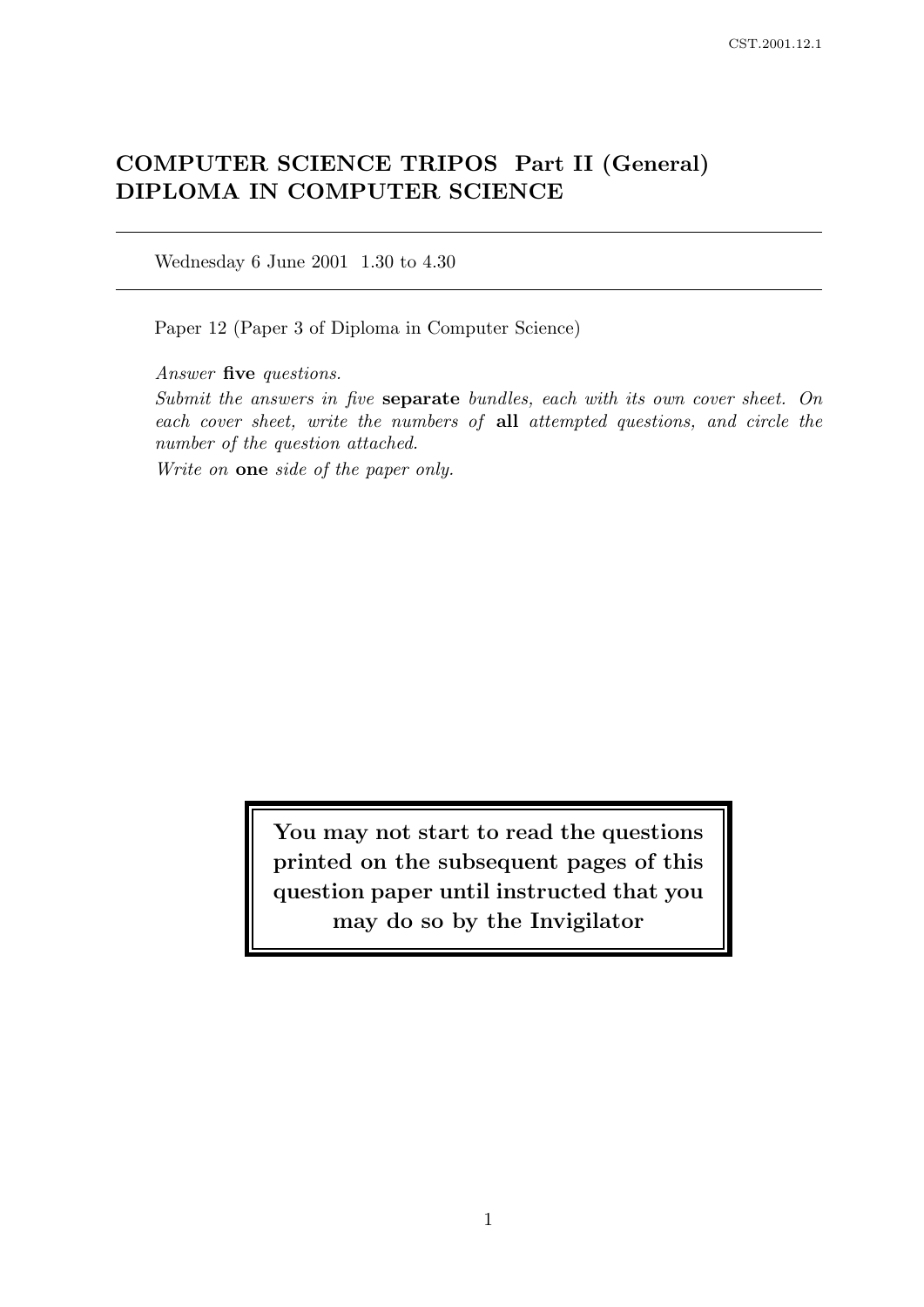## 1 Data Structures and Algorithms

- (a) Describe and justify an algorithm for finding the shortest distance between each pair of vertices in an undirected graph in which each edge has a given positive length. If there is no path between a pair of vertices a very large result should arise. [12 marks]
- (b) Is it sensible to use your algorithm to discover whether such a graph is connected? Suggest an alternative that would be appropriate for a graph of 1000 vertices and 10,000 edges. [8 marks]

## 2 Computer Design

- (a) What is a pipeline bubble and why might a branch instruction introduce one or more bubbles? [4 marks]
- (b) Explain, with the aid of an example, how conditional instructions may be used to reduce the number of bubbles in a pipeline. [4 marks]
- (c) What is the difference between branches, interrupts, software interrupts (initiated by a SWI instruction on the ARM) and *exceptions*? [8 marks]
- (d) What is an imprecise exception and why might a processor designer prefer it to a precise exception mechanism? [4 marks]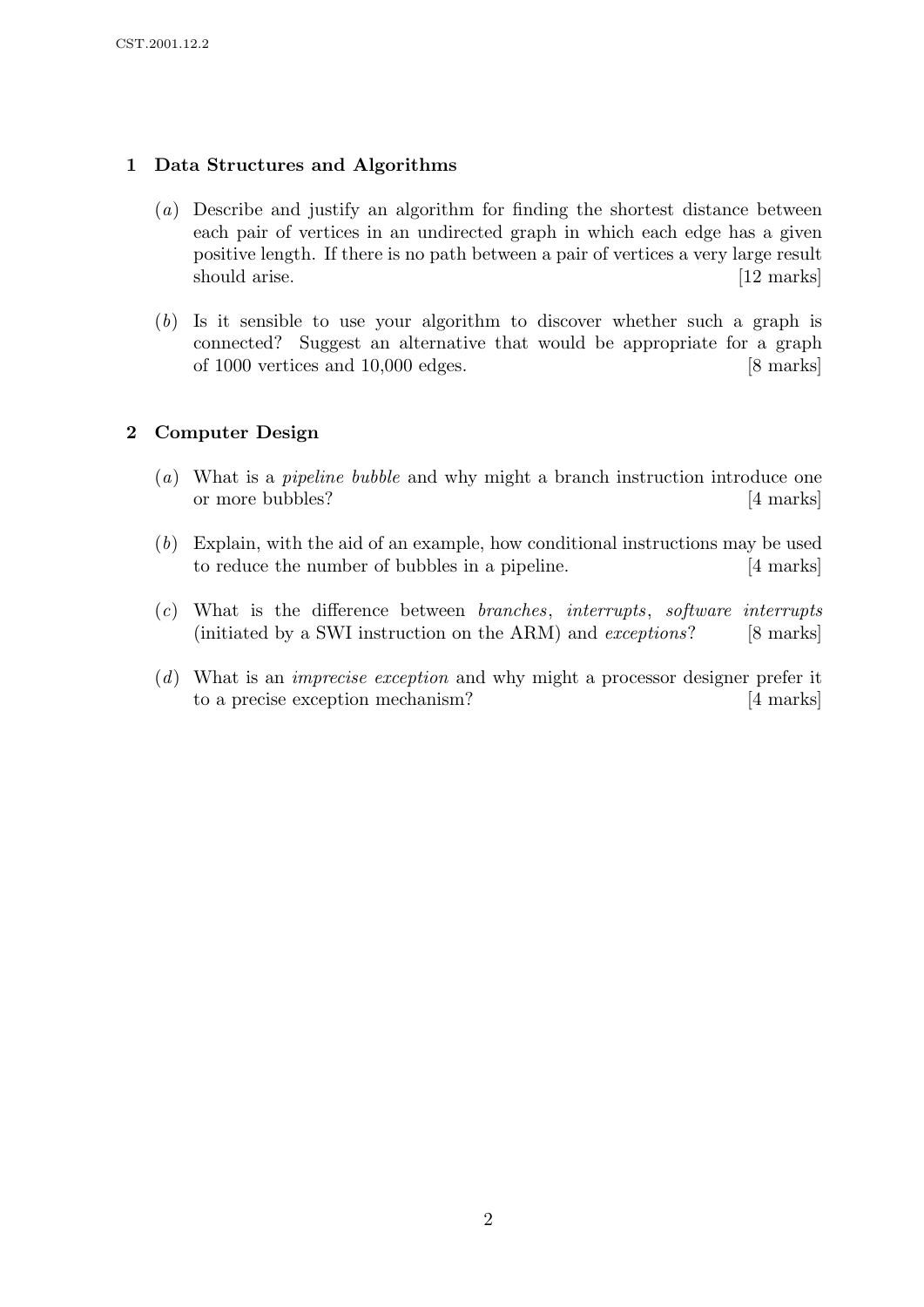#### 3 Digital Communication I

Information is to be conveyed from  $A$  to  $B$  using automatic repeat request  $(ARQ)$ , forward error correction (FEC), and lossless compression.

- (a) Explain the terms  $ARQ$ , FEC and lossless compression. [5 marks]
- (b) If we consider each of these functions to be operating at different protocol layers, what would be the most sensible ordering of the layers, and why?

[5 marks]

#### (c) Suppose:

- The underlying bit channel has a capacity of  $B$ , a delay  $\tau$  and error rate  $\epsilon_0$ .
- The compression ratio is  $C < 1$ .
- The FEC has rate  $R < 1$  and given an error rate  $\epsilon_0$  provides an error rate  $\epsilon_1$  (which is detected).
- The ARQ protocol has a window size of  $W$ .

At what rate can the information be conveyed? [Hint: Consider when retransmissions are made.] State any assumptions you make about the operation of the ARQ protocol. [10 marks]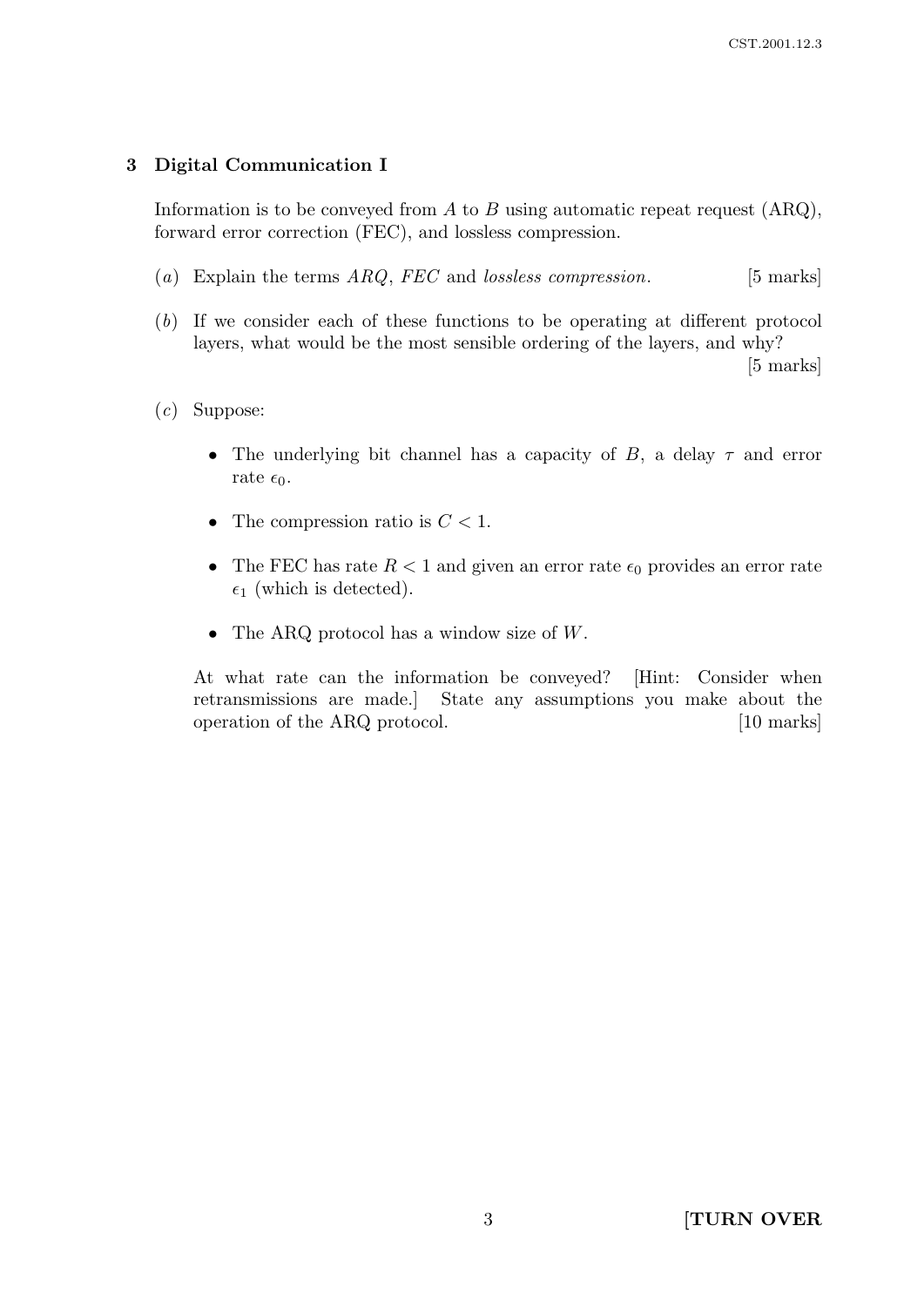# 4 Computer Graphics and Image Processing

- (a) Describe the limitations of human vision in terms of:
	- (i) spatial resolution
	- $(ii)$  luminance
	- $(iii)$  colour

and explain the implications that each of these limitations has on the design of display devices. [10 marks]  $\qquad \qquad$  [10 marks]

- (b) In image compression we utilise three different mechanisms to compress pixel data:
	- $(i)$  mapping the pixel values to some other set of values
	- (ii) quantising those values
	- $(iii)$  symbol encoding the resulting values

Explain each mechanism, describe the way in which it helps us to compress the image, and describe in what way it affects the visual quality of the resulting (decompressed) image when compared with the original. [10 marks]

#### 5 Business Studies

You are inspired to make your fortune by starting a distance learning enterprise to teach the world Computer Science, using multimedia lessons distributed over the Web.

Write notes for a business plan for the potential investors, under the following headings:

| $(a)$ The market.                   | $[5 \text{ marks}]$ |
|-------------------------------------|---------------------|
| $(b)$ The team required.            | $[5 \text{ marks}]$ |
| $(c)$ Outline overall project plan. | $[5 \text{ marks}]$ |

(d) Business model, with a rough estimation of capital expenditure and profitability. [5 marks]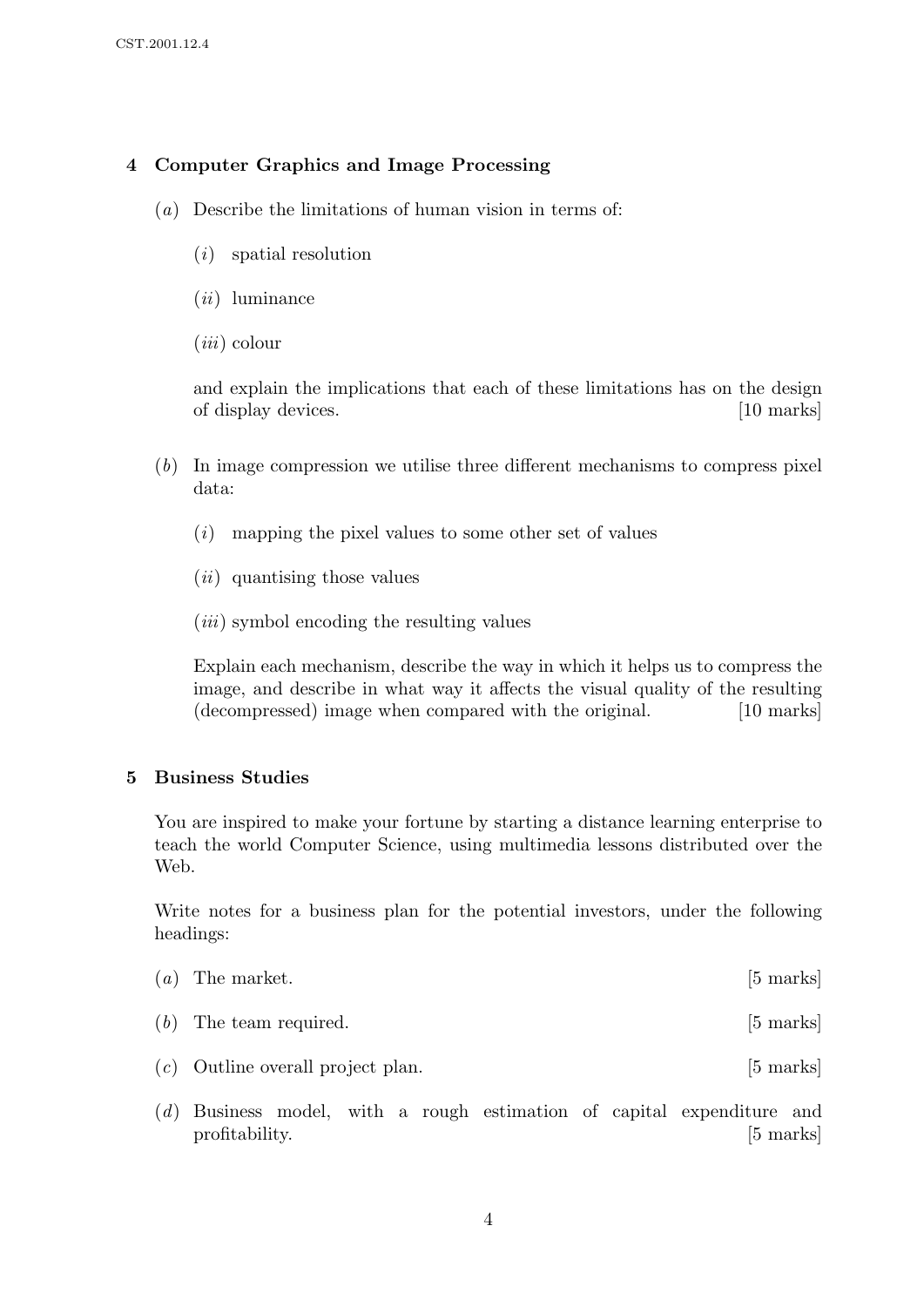# 6 Comparative Programming Languages

- (a) Outline the main innovations that are in Simula 67 but were not in Algol 60, paying particular attention to Simula Classes. [6 marks]
- (b) Illustrate how Simula can be used to simulate a small restaurant with six tables, two waiters and small groups of customers arriving at random intervals. You need specify only the classes you would define. Most of the algorithmic details may be omitted.  $|6 \text{ marks}|$
- (c) Discuss to what extent Simula has been made redundant by the development of modern object-oriented languages such as Java. [8 marks]

## 7 Compiler Construction

Consider a language J which has

- Java-like syntax
- nested definitions of procedures within other procedures
- local variables (with static binding)
- raising and handling of named, parameterless exceptions

Explain a possible run-time data structure which a compiler for J might use.

[10 marks]

A na¨ıve user of such a language suggests that the resultant compiled code will spend a significant fraction of execution time searching—both finding the store location corresponding to the use of a variable name and finding the exception handler corresponding to the raising of a given exception name.

Determine with justification whether this is so for your run-time data-structure proposed above. [4 marks]

Now instead suppose a simple interpreter for  $J$  is written, so that searches for variable (or exception) names search the appropriate environment for the variable value or exception handler code. To what extent are these searches bounded by  $(a)$ the number of variables or exceptions in the program or  $(b)$  the dynamic or static nesting of procedures? [6 marks]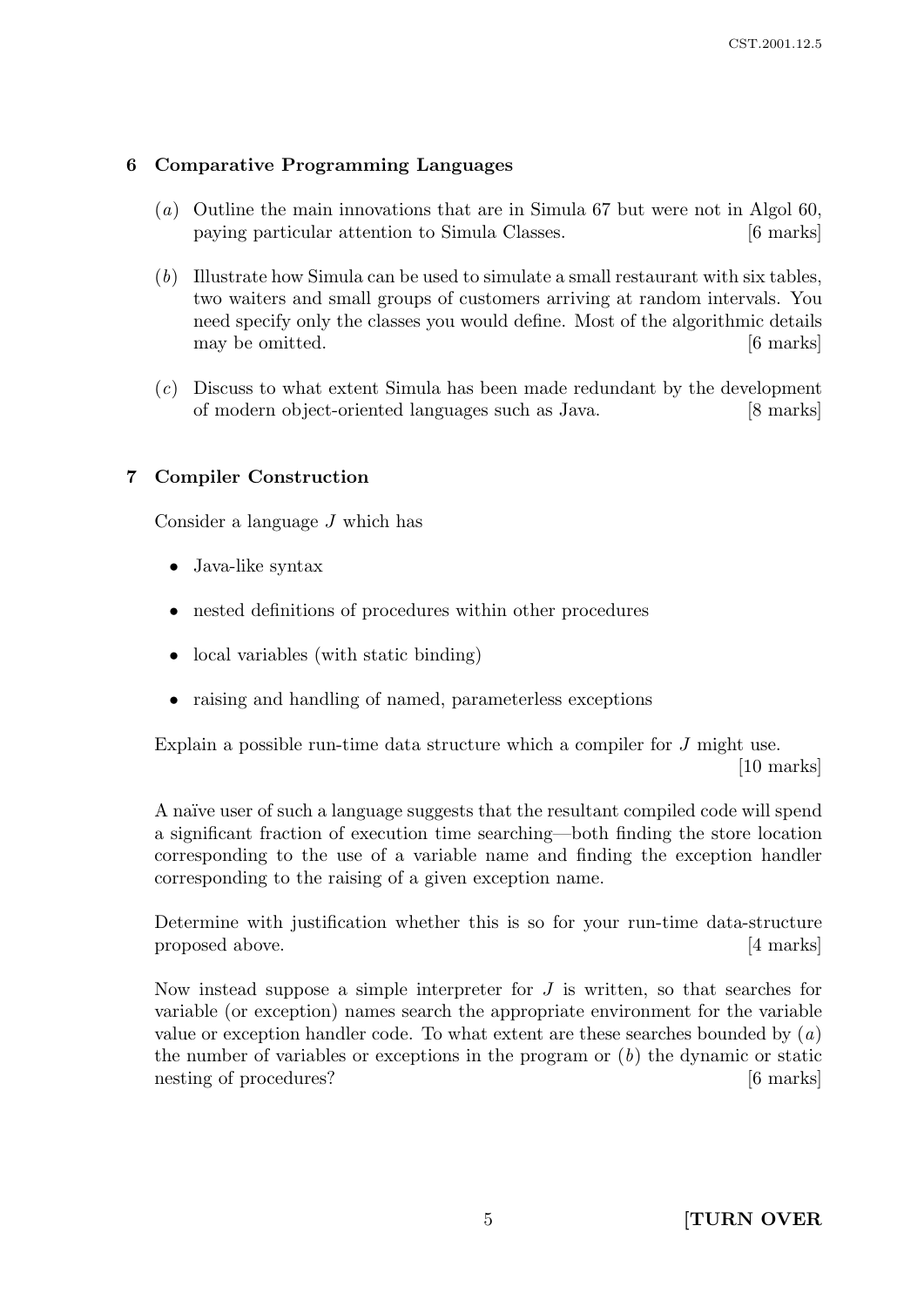#### 8 Prolog for Artificial Intelligence

Consider the following Prolog program, which is intended to define the third argument to be the maximum value of the first two numeric arguments:

 $max(X, Y, X)$  :-  $X \geq Y, !$ .  $max(X, Y, Y)$ .

- (a) Provide an appropriate query to show that the above program can give an incorrect result. [4 marks]
- (b) Explain the cause of the error. [6 marks]
- $(c)$  Suggest a correction. [5 marks]
- (d) Write a Prolog program to find the maximum of a list of numbers. [5 marks]

#### 9 Databases

- (a) Explain how to describe the structure of a collection of data using *entities*, attributes and relationships. [6 marks]
- (b) How would you identify particular instances of data in order to record the information in a database? Illustrate your answer by considering both a relational database maintained using SQL-92 and an ODMG database.

[6 marks]

(c) A high street bank has just announced a merger with a nationwide building society. You are employed as a consultant to advise on the integration of their client databases.

Both institutions use relational databases. Write brief notes to alert the database administrators to the difficulties that they may encounter. [8 marks]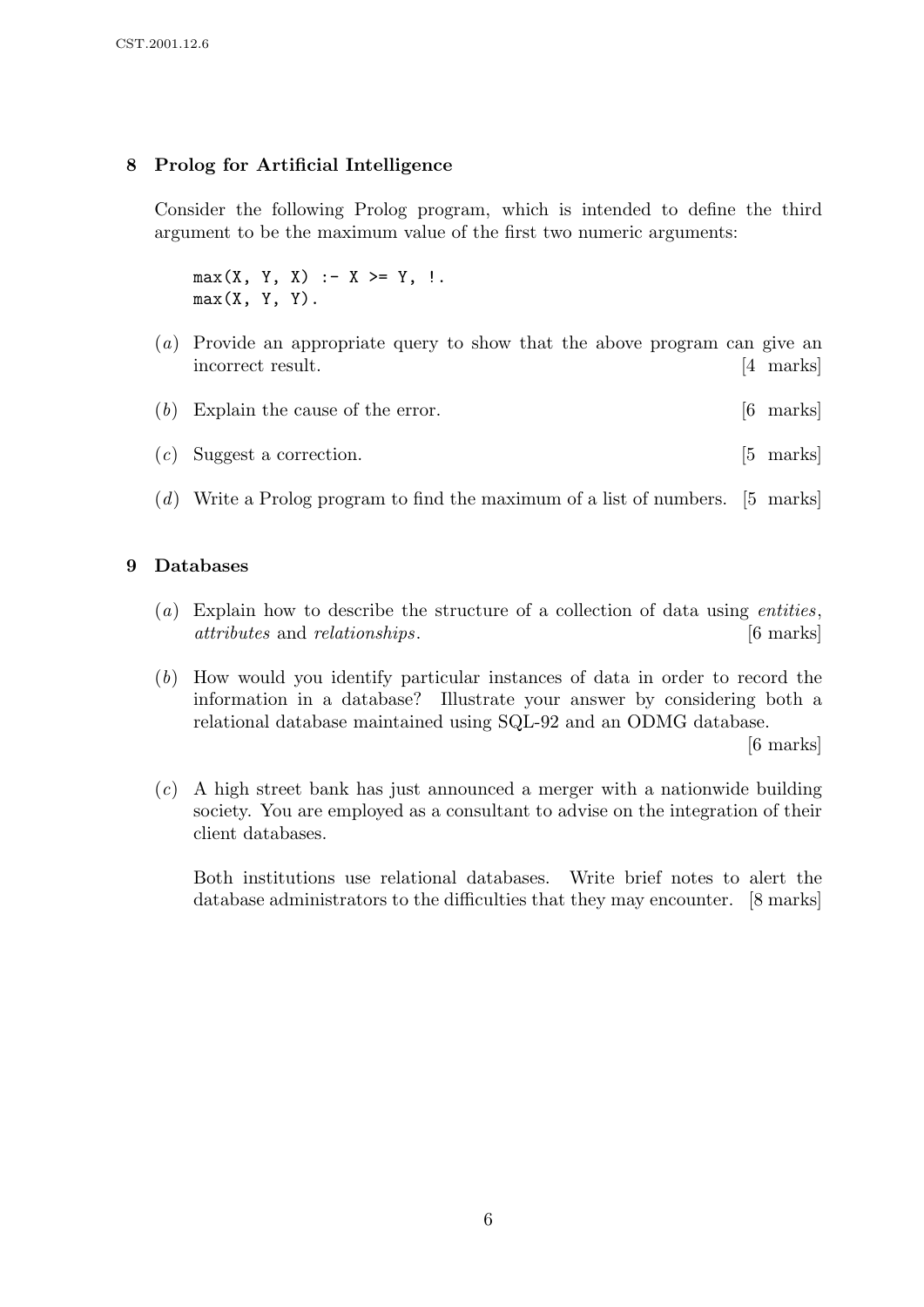#### 10 Numerical Analysis II

(a) A cubic spline over knots  $x_1, x_2, \ldots x_n$  is defined by

$$
\phi(x) = \frac{(x - x_j)y_{j+1} + (x_{j+1} - x)y_j}{d_j}
$$

$$
- \frac{(x - x_j)(x_{j+1} - x)\{(d_j + x_{j+1} - x)\mu_j + (d_j + x - x_j)\mu_{j+1}\}}{6d_j}
$$

for  $x \in [x_j, x_{j+1}]$  where  $d_j = x_{j+1} - x_j$ . The spline is continuous in its first and second derivatives.

- (i) Find  $\phi(x_j)$ . [2 marks]
- (*ii*) Find formulae for  $\phi'(x_j)$  and  $\phi'(x_{j+1})$  for  $x \in [x_j, x_{j+1}]$ . [4 marks]
- (*iii*) What is  $\phi''(x_j)$ ?  $[2 \text{ marks}]$
- (b) Form a set of equations for computing the unknowns  $\{\mu_j\}$ , specifying suitable end conditions to simplify these equations. [10 marks]
- (c) What are the important properties of these equations with respect to their numerical solution? [2 marks]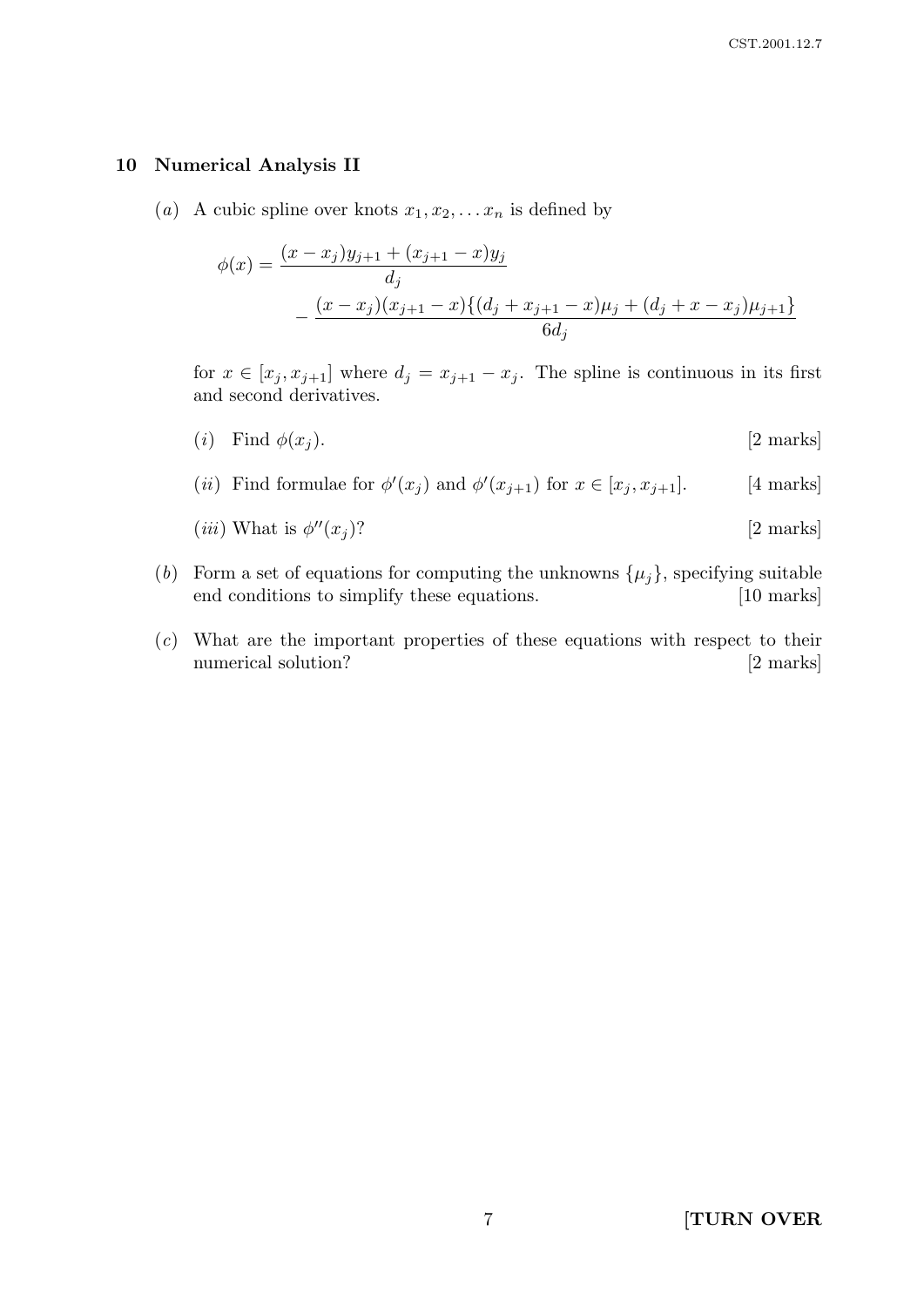#### 11 Introduction to Functional Programming

(a) Write a polymorphic curried function  $\mathbf{prefix}$  which, when applied to x and a list L, gives the list of pairs  $(x, y)$  for each y in L.

For example,

```
prefix "a" [1,2] = [('a",1), ('a",2)]
```
What is the type of prefix? [5 marks]

(b) Using your definition of prefix, write a definition of a function cartesian which, when applied to a pair of lists  $L_1$  and  $L_2$ , produces a list of pairs containing the pair  $(x, y)$  for every element x in  $L_1$  and y in  $L_2$ .

For example,

```
cartesian (["a", "b"], [1,2]) =[("a", 1), ("a", 2), ("b", 1), ("b", 2)]
```
What is the type of cartesian? [5 marks]

- (c) Write definitions in ML for the built-in higher-order functionals foldl and map.  $[6 \text{ marks}]$
- $(d)$  Combine your definition of prefix with the functionals map and foldl to give an alternative definition of cartesian, which is not explicitly recursive. [4 marks]

#### 12 Computer Vision

Understanding, classifying, and identifying human faces has been a longstanding goal in computer vision. Yet because the face is an expressive social organ, as well as an object whose image depends on identity, age, pose and viewing angle, and illumination geometry, many forms of variability are all confounded together, and the performance of algorithms on these problems remains very poor. Discuss how the different kinds and states of variability (e.g. same face, different expressions; or same identity and expression but different lighting geometry) might best be handled in a statistical framework for generating categories, making classification decisions, and recognising identity. In such a framework, what are some of the advantages and disadvantages of wavelet codes for facial structure and its variability?

[20 marks]